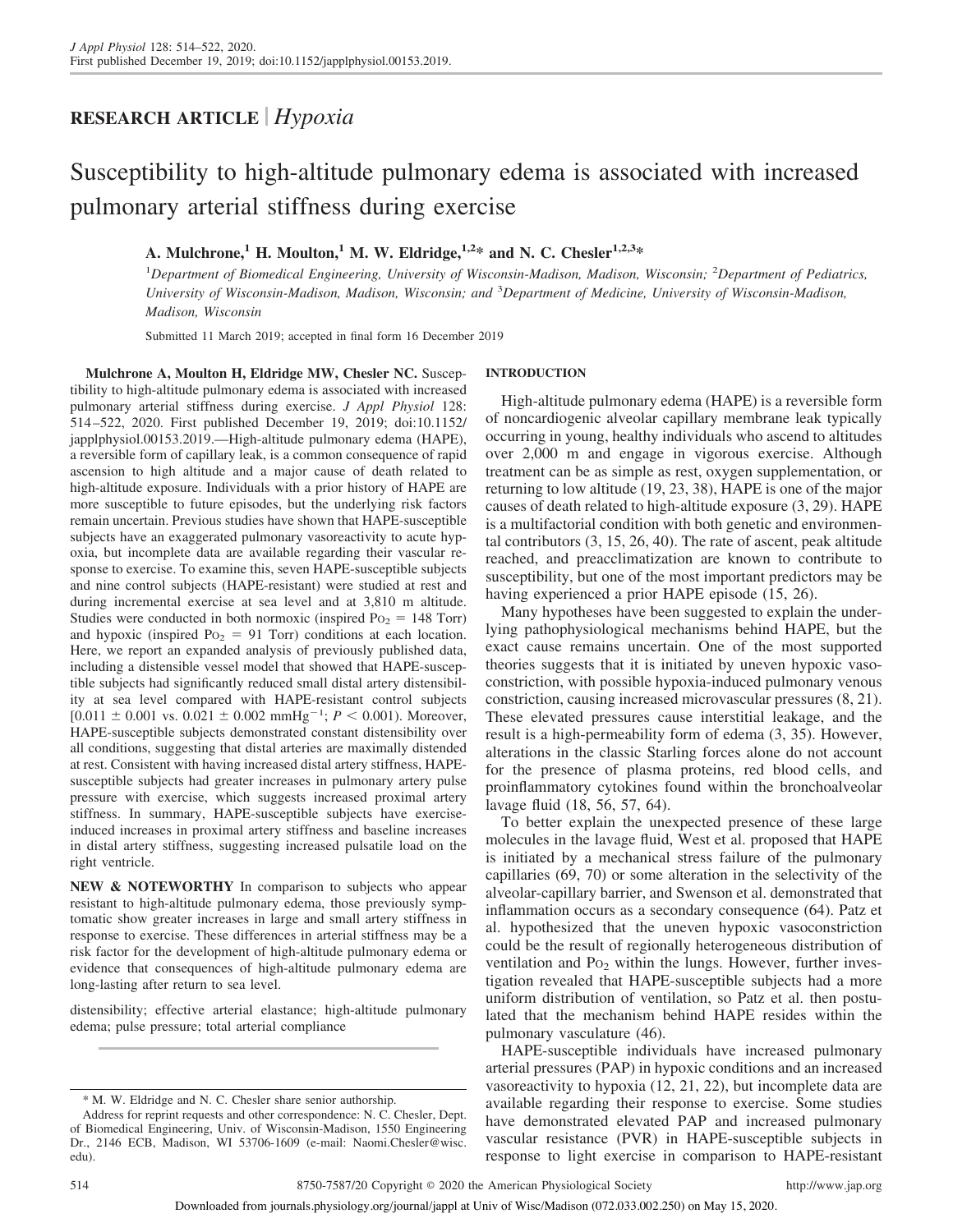control subjects (11, 17, 28). However, Viswanathan et al. failed to demonstrate any abnormal response to exercise (66), and Hultgren et al. reported a slightly abnormal elevation in PAP in only one of five HAPE-susceptible subjects (24).

To better understand the differences in the pulmonary vasculature between HAPE-susceptible and HAPE-resistant subjects, we expanded the analysis of previously published data from seven HAPE-susceptible subjects and nine HAPE-resistant subjects under conditions of exercise, acute hypoxia, and hypobaria (11, 48) to focus on arterial stiffness and pulsatile pulmonary hemodynamics. We hypothesized that previous HAPE episodes are correlated with pulmonary artery (PA) stiffening during stress, which contributes to increased pulsatile loading of the right ventricle (RV).

#### **METHODS**

**PW ] g H m m[**

**C**

**PW ] g H m m[**

A detailed description of this study's methods can be found in Eldridge et al. 1996 (11), in which hemodynamic pressure differences between the subject groups were reported, as well as a companion paper by Podolsky et al. that identified ventilationperfusion mismatch (48). Therefore, the description of methods here is limited to details pertaining to the methods of data analysis. All procedures were approved by the Human Subject Committees at the University of California, San Diego and the University of California, San Francisco.

*Study population.* Sixteen healthy mountain climbers (with experience above 3,000 m) who engaged in regular, heavy exercise were recruited for this study. Seven of these subjects (6 men, 1 woman) reported having experienced HAPE at least once on previous trips to high altitude. The remaining nine subjects (all men) had made repeated trips to comparable altitudes without complication.

*Preliminary studies.* Each subject first underwent a preliminary exercise test on a stationary cycle ergometer. They were asked to exercise at incremental workloads to exhaustion in both normoxia and hypoxia [fraction of inspired  $O_2$  (Fi<sub>O<sub>2</sub></sub>) = 0.125] to determine their maximal work rate in each condition. The subsequent exercise protocols were then performed at 35%, 65%, and 85% of that respective maximal work rate  $(P_{\text{max}})$ , with a minimum of 30 min of rest between the two runs. Blood samples were collected at rest and during each exercise stage.

*Experimental design.* The experimental protocol was first carried out in San Diego, California, which is located approximately at sea level. The subjects inhaled ambient air for normoxia and dry 12.5%  $O<sub>2</sub>$  to achieve hypoxia. One month later, subjects were brought up to the University of California White Mountain Laboratory, located at an altitude of 3,810 m. At altitude, 33% dry  $O_2$  was inhaled for normoxia and ambient air for hypoxia.

*Calculations.* Cardiac output (Q) was calculated from the Fick equation with the blood gas data:

$$
Q = \dot{V}O_2(a \cdot vCO_2)
$$
 (1)

where  $\overline{V}O_2$  is the measured oxygen uptake and a-vC $O_2$  is the difference in oxygen content between the arterial and mixed venous blood samples. Further explanation and assumptions are given in Podolsky et al. 1996 (48).

Distensibility of the pulmonary vasculature  $(\alpha)$  was calculated with the governing equation from the distensible vessel model developed by Linehan et al. (32):

$$
mPAP = \frac{\left[ (1 + \alpha P_w)^5 + 5\alpha \cdot R_0 \cdot Q \right]^{1/5} - 1}{\alpha} \tag{2}
$$

where mPAP is the mean pulmonary artery pressure,  $P_w$  is the



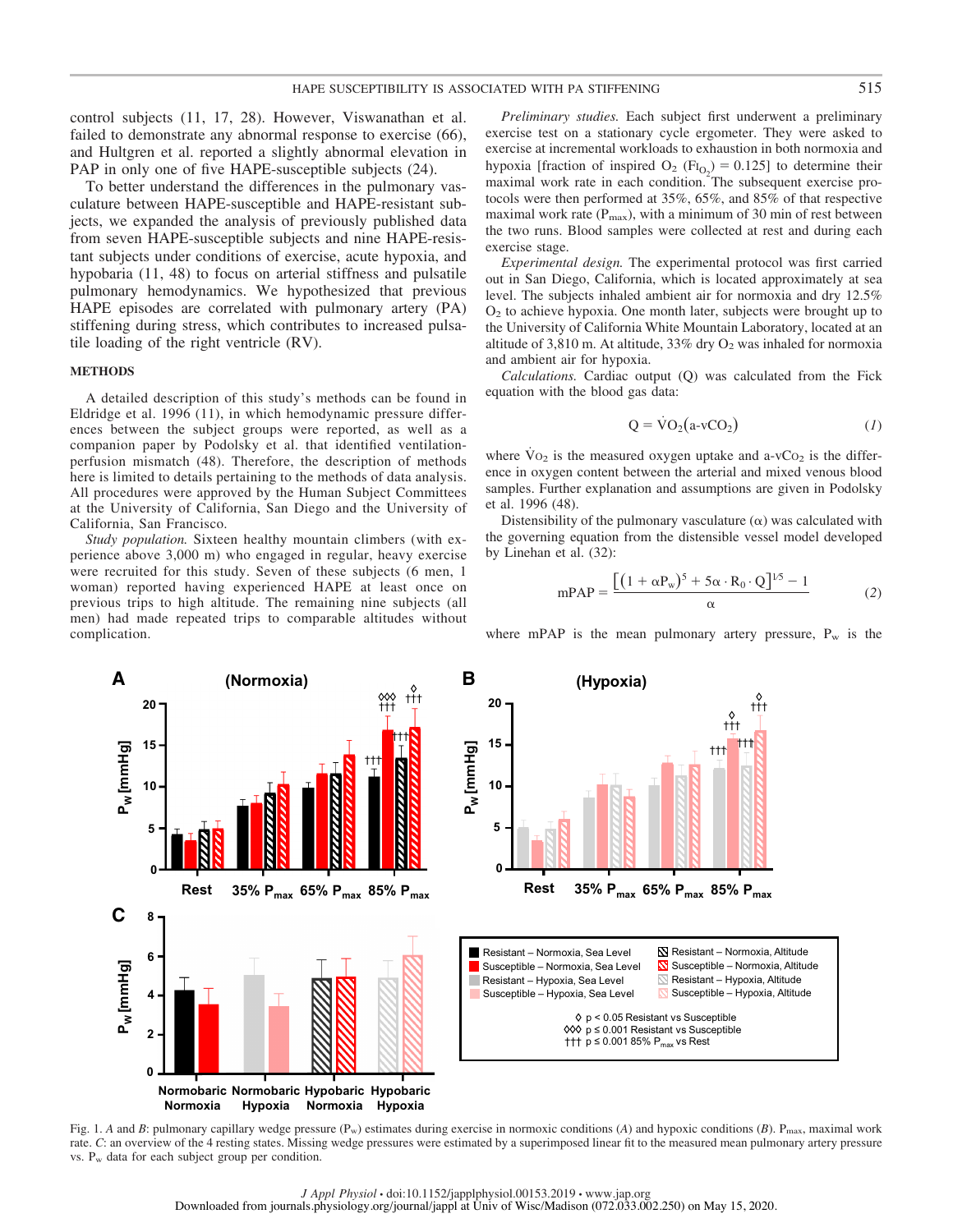

Fig. 2. Sensitivity analysis of pulmonary capillary wedge pressure  $(P_w)$ . Each graph contains the original data set with no estimated values, termed "measured." Blue squares represent the data set with each data point estimated using the experimentally derived relationships in each subject group in each condition. Green triangles represent the data using the partial prediction, where only the missing wedge pressures were estimated.  $P_{\text{max}}$ , maximal work rate. \**P*  $\leq$  0.05 vs. measured.

pulmonary wedge pressure, and  $R_0$  is the total pulmonary vascular resistance at rest, calculated as (51):

 $R_0 = \frac{mPAP}{Q}$  (3)

lated from the centrifuged blood samples:

$$
Hct = \frac{\text{length of red blood cell column}}{\text{length of whole blood column}} \times 100
$$
 (4)

 $\alpha$  was solved with the method of successive iterations, as described by Reeves et al. (51).

Initial safety concerns regarding the balloon occlusion necessary to obtain Pw during exercise at altitude prevented the acquisition of



p=0.054 **50** ††† ∞ ◇◇◇ ††† \*\*  $\overline{\diamond} \circ$ **40** †††  $\infty$ \*\* \* \* ††† **30** \*\* \*\*\* **20 10 0 Rest 35% Pmax 65% Pmax 85% Pmax Rest 35% Pmax 65% Pmax 85% Pmax** Resistant – Normoxia, Sea Level Susceptible – Normoxia, Sea Level

- Susceptible Normoxia, Altitude Resistant – Normoxia, Altitude  $\mathbb N$  Resistant – Hypoxia, Altitude
	- Susceptible Hypoxia, Altitude

#### **Panels A & B**

**PAPP [mmHg]**

PAPP [mmHg]

\* p < 0.05 Sea Level vs Altitude \*\* p ≤ 0.01 Sea Level vs Altitude p ≤ 0.001 Resistant vs Susceptible \*\*\* p ≤ 0.001 Sea Level vs Altitude ††† p ≤ 0.001 85% P<sub>max</sub> vs Rest  $\Diamond$  p < 0.05 Resistant vs Susceptible

Resistant – Hypoxia, Sea Level Susceptible – Hypoxia, Sea Level

**Panel C**

- \*\* p ≤ 0.01 Sea Level vs Altitude
- \*\*\* p ≤ 0.001 Sea Level vs Altitude

Fig. 3. *A* and *B*: estimated pulmonary artery pulse pressures (PAPP) during exercise in normoxic conditions (*A*) and hypoxic conditions (*B*) as estimated from the measured mean pulmonary artery pressure (*Eq. 6*). Pmax, maximal work rate. *C*: an overview of the 4 resting states.

To account for changes in hydration during exercise and at altitude, R0 was normalized to changes in hematocrit (Hct), which was calcu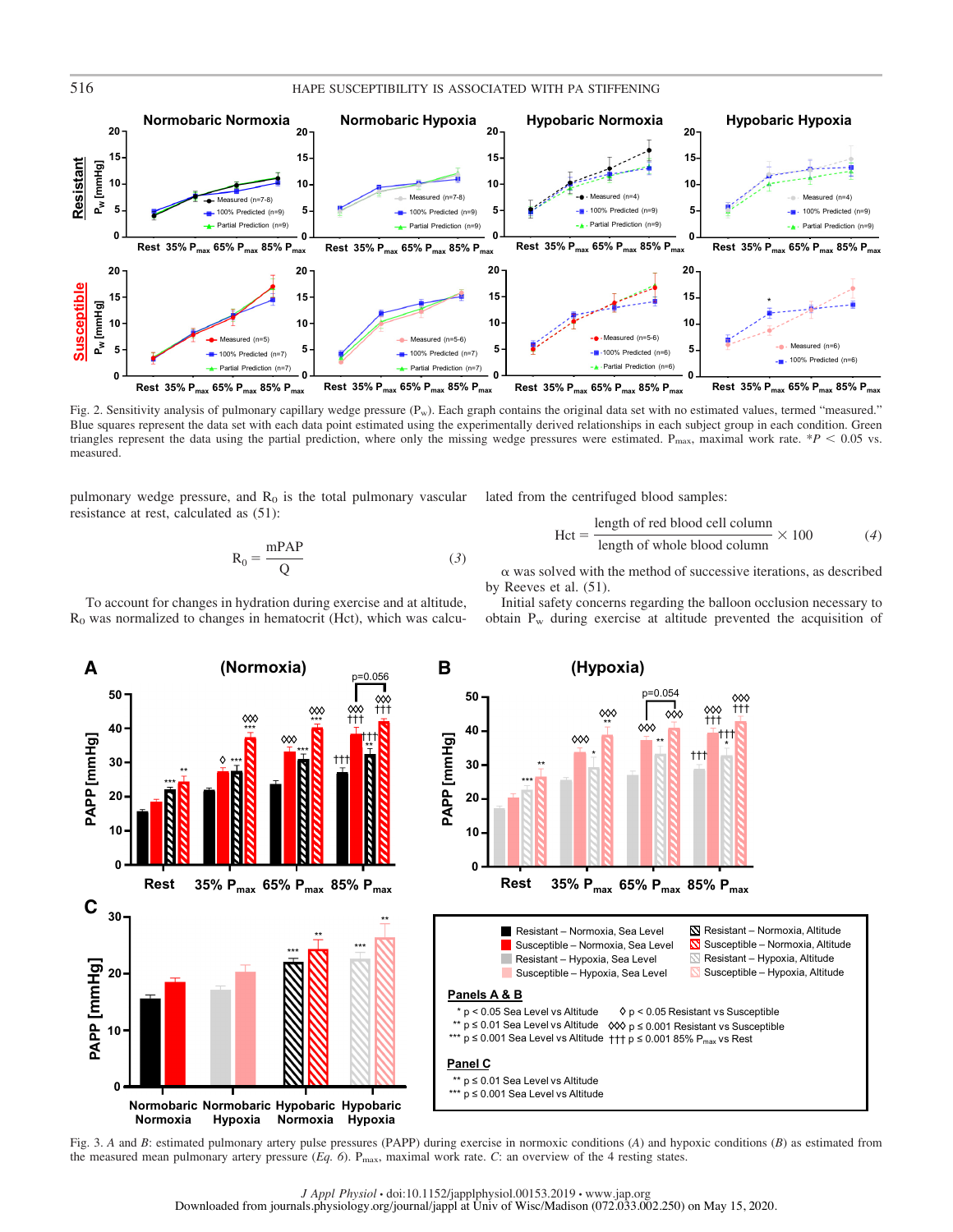several wedge pressures, with 11 of the subjects missing some or all of the wedge pressures. However, there is a predictable relationship between mPAP and  $P_w$  that has been well accepted (73) and has been shown to be directly proportional to increases in  $Q(1, 31, 43, 44)$ . We used this relationship to estimate the missing  $P_w$  values by superimposing a linear fit to the obtained mPAP vs. Pw data for each subject.

A predictable relationship also exists between the systolic pulmonary artery pressure (sPAP), the diastolic pulmonary artery pressure (dPAP), and the mPAP (6, 65). Since the pulmonary artery pulse pressure (PAPP) is defined as

$$
PAPP = sPAP - dPAP
$$
 (5)

it follows that there also exists a linear relationship between PAPP and mPAP (52):

$$
PAPP = 4.5 + 0.88(mPAP)
$$
 (6)

This relationship has been shown to hold true in both children and adults, as well as across a variety of disease states, exercise states, postures, and with administered vasodilators (6, 52, 65). This was then used to estimate the total arterial compliance (7, 13, 20, 36, 50):

total arterial compliance = 
$$
\frac{SV}{PAPP}
$$
 (7)

where SV is the stroke volume. Finally, a modified version of the windkessel model was used to estimate the effective arterial elastance (Ea), a measure of RV afterload that includes pulsatile loading in addition to steady loading (2):

$$
E_a = \frac{mPAP - P_w}{SV}
$$
 (8)

*Statistical analysis.* A linear mixed-effects model with subjectspecific random effects and repeated measures across exercise levels

was used to conduct the comparisons between treatment groups and other experimental conditions. Two- and three-way interaction effects between treatment group, altitude, and oxygen level were included in the model. Model adjusted mean values were calculated for each experimental condition. All data are reported as means  $\pm$  standard error. All *P* values are two sided, with  $P < 0.05$  being considered evidence of statistical significance.

#### **RESULTS**

The hemodynamic response to exercise, acute hypoxia, and hypobaria was successfully measured in nine HAPE-resistant control subjects. Seven HAPE-susceptible subjects were analyzed at sea level, but one subject dropped out of the study after this phase, so only six subjects are included at altitude.

*Pulmonary pressures.* Figure 1 shows the mean  $P_w$  after the missing values were estimated from the superimposed linear fit. Overall, the average  $P_w$  increased with increasing exercise effort for both HAPE-resistant and HAPE-susceptible groups. The HAPE-susceptible group had an exaggerated response to exercise compared with the HAPE-resistant group. At 85% of their maximal power, HAPE-susceptible subjects had a 4.7 fold increase compared with rest (3.57  $\pm$  0.80 vs. 16.84  $\pm$  1.69 mmHg;  $P < 0.001$ ), whereas HAPE-resistant subjects had a 2.6-fold increase  $(4.28 \pm 0.64 \text{ v. } 11.27 \pm 0.95 \text{ mmHg}; P <$ 0.001). No significant changes were observed with exposure to acute hypoxia or altitude in either group. Sensitivity analysis did not reveal statistical differences between the measured and predicted  $P_w$  values (Fig. 2). The pulmonary artery pulse pressure (PAPP) was also directly proportional to the exercise level; increased exercise effort resulted in higher PAPP, with



Fig. 4. *A* and *B*: total arterial compliance during exercise in normoxic conditions (*A*) and hypoxic conditions (*B*) as estimated from stroke volume/pulmonary artery pulse pressure (*Eq. 7*). Pmax, maximal work rate. *C*: an overview of the 4 resting states.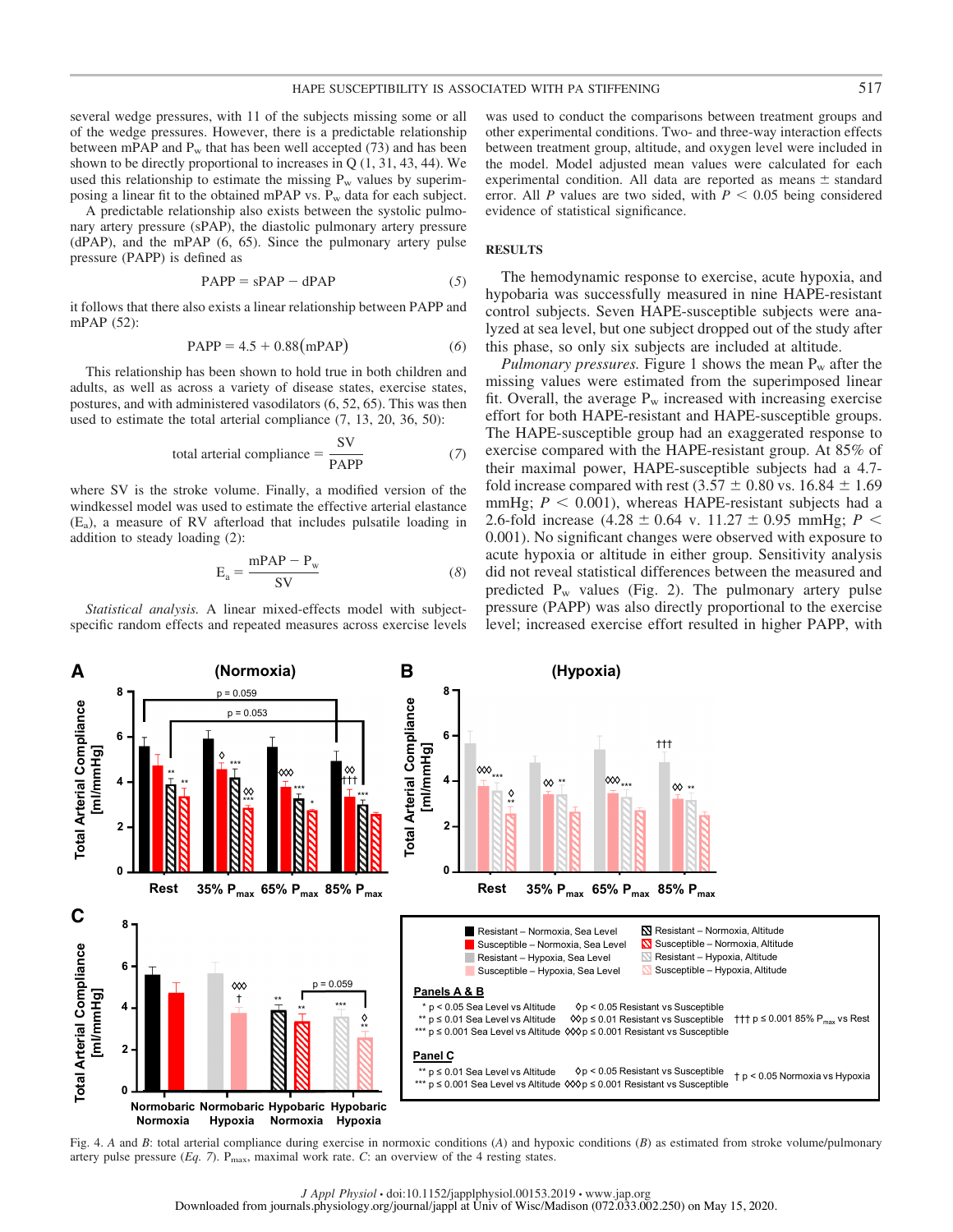HAPE-susceptible subjects having significantly higher PAPP than HAPE-resistant subjects at every stage and condition apart from rest (Fig. 3). Both groups showed an increased pressure response when brought to high altitude, but no statistical differences were measured between normoxic and hypoxic conditions (Fig. 3*C*).

*RV afterload.* The total arterial compliance decreased in hypobaric conditions for both HAPE-resistant and HAPEsusceptible groups (Fig. 4). However, once again the HAPEsusceptible subjects had an exaggerated response. They showed further decreases when exposed to hypoxia both at sea level (4.73  $\pm$  0.49 vs. 3.78  $\pm$  0.26 mL/mmHg; *P* < 0.05) and at altitude (3.37  $\pm$  0.36 vs. 2.58  $\pm$  0.31 mL/mmHg; *P* < 0.01). In contrast, the HAPE-resistant group had little to no change with exposure to hypoxia at sea level  $(5.59 \pm 0.39 \text{ vs.})$ 5.67  $\pm$  0.53 mL/mmHg; *P*  $>$  0.05) or at altitude (3.91  $\pm$  0.25 vs.  $3.59 \pm 0.34$  mL/mmHg;  $P > 0.05$ ).

The trends of increased pulmonary vascular resistance [see Eldridge et al. 1996 (11)] and the reduction in the total arterial compliance resulted in a  $46\%$  increase in E<sub>a</sub> (Fig. 5) in HAPE-susceptible subjects compared with HAPE-resistant control subjects (0.10  $\pm$  0.01 vs. 0.15  $\pm$  0.02 mmHg/mL; *P* = 0.076). The heightened hypoxic response observed in the arterial compliance of HAPE-susceptible subjects was reflected as a 31% increase in E<sub>a</sub> at sea level  $(0.15 \pm 0.02 \text{ vs. } 0.20 \pm 0.02 \text{ vs. } 0.20 \pm 0.02 \text{ vs. } 0.20 \pm 0.02 \text{ vs. } 0.20 \pm 0.02 \text{ vs. } 0.20 \pm 0.02 \text{ vs. } 0.20 \pm 0.02 \text{ vs. } 0.20 \pm 0.02 \text{ vs. } 0.20 \pm 0.02 \text{ vs. } 0.20 \pm 0.02 \text{ vs. }$ 0.02 mmHg/mL;  $P = 0.064$ ). No change was observed in the HAPE-resistant control subjects with exposure to hypoxia  $(0.10 \pm 0.01 \text{ vs. } 0.11 \pm 0.01 \text{ mmHg/mL}; P > 0.05).$ 

*Distensibility.* As described above, a distensible vessel model was used to calculate distal, small artery distensibility from a fit to the multipoint pulmonary vascular pressure-flow relationship (Fig. 6). Overall, HAPE-susceptible subjects had

reduced distensibility compared with HAPE resistant subjects, even at sea level  $(0.011 \pm 0.001 \text{ vs. } 0.021 \pm 0.002 \text{ mmHg}^{-1})$ ;  $P < 0.001$ ). Interestingly, the HAPE-susceptible subjects appeared to be operating at, or very near, their maximal distensibility. Both exposure to acute hypoxia and several days at high altitude failed to elicit any significant changes, unlike the HAPE-resistant subjects. Sensitivity analysis did not reveal statistical differences comparing the subjects who had a full data set (requiring no estimation) with the data set compiled with the estimated values (Fig. 7).

#### **DISCUSSION**

High-altitude pulmonary edema (HAPE) was first identified and documented by postmortem examination in 1891 and continues to be the focus of many investigations as the pathogenesis and underlying risk factors remain uncertain. Over the years, many mechanisms have been proposed to explain this disease. Increased pulmonary pressures is a hallmark of HAPE, but Scherrer et al. demonstrated that exaggerated pulmonary hypertension alone is not sufficient to trigger HAPE (54). Uneven hypoxic vasoconstriction is the most commonly proposed mechanism, possibly mediated by an abnormal production of nitric oxide, a potent vasodilator synthesized by endothelial cells. HAPE-susceptible subjects have been shown to have lower exhaled nitric oxide levels compared with HAPEresistant subjects in hypoxia (5) and at altitude (9), and inhaled nitric oxide has been shown to induce larger decreases in PA pressures when given to HAPE-susceptible subjects, which suggests possible endothelial dysfunction and defective nitric oxide synthesis in HAPE-susceptible subjects (55). Known differences are not limited to the relaxation factors. HAPE-



Fig. 5. *A* and *B*: effective arterial elastance (E<sub>a</sub>), a measure of right ventricle afterload, during exercise in normoxic conditions (*A*) and hypoxic conditions (*B*) as calculated from a modified version of the windkessel model (*Eq. 8*). *C*: an overview of the 4 resting rates.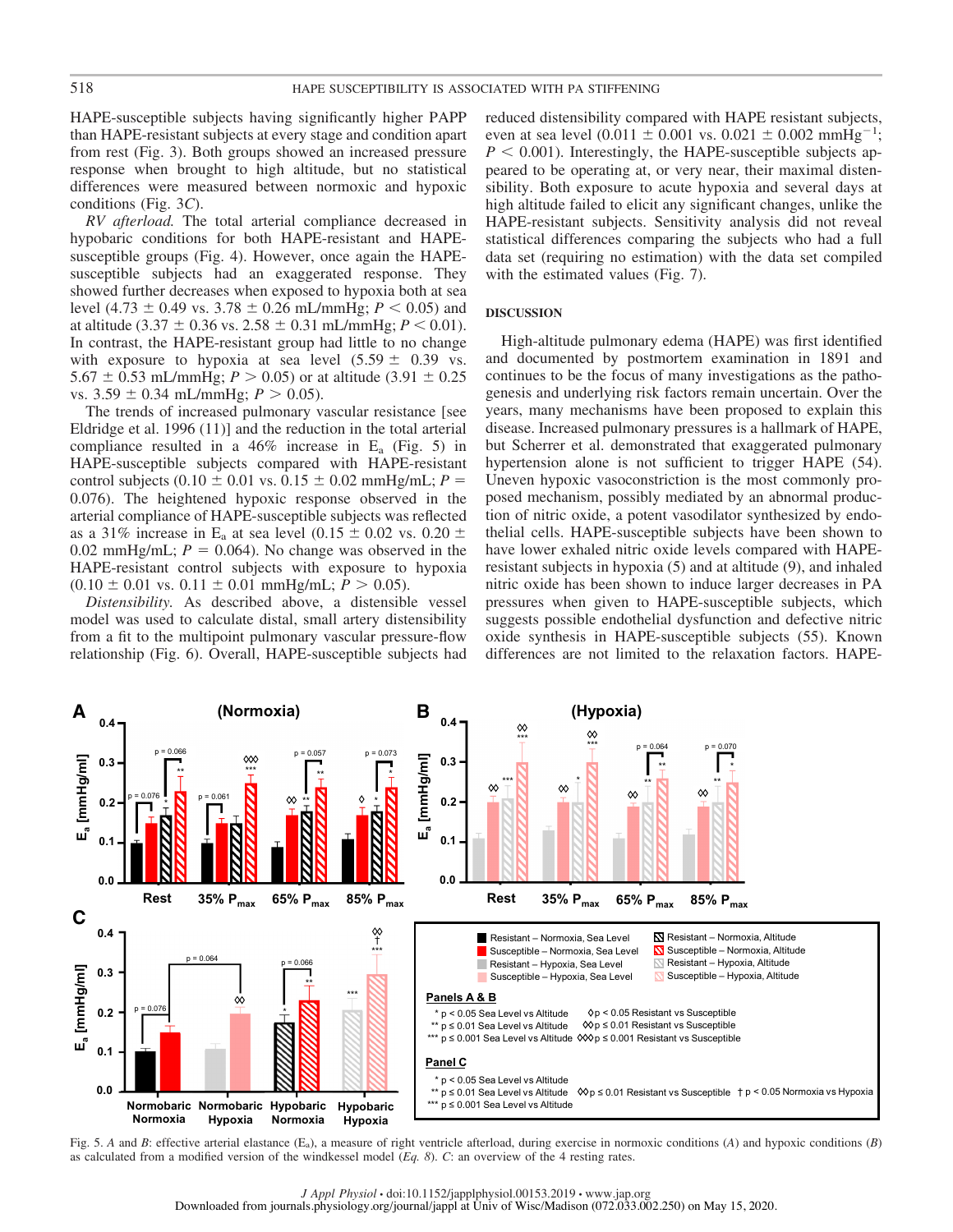

Fig. 6. Distensibility ( $\alpha$ ) calculated with the method of successive iterations (*Eq. 2*).

susceptible subjects have also been shown to have increased sympathetic activity and increased vasoconstrictors such as angiotensin II and endothelin I (53, 54). Here, we investigated another potential component to this puzzle, pulmonary vascular distensibility.

Our analysis demonstrates for the first time that HAPEsusceptible subjects have significantly reduced distensibility compared with HAPE-resistant control subjects even in normoxic, sea level conditions. Although the study was not designed to answer the question of the causality of HAPE, the striking differences in distensibility between the HAPE-susceptible and HAPE-resistant subjects suggest that either *1*) reduced distensibility is a risk factor for the development of HAPE or *2*) the current belief that HAPE can be completely reversed within several days (14, 16, 34, 45, 63) is flawed and there are potential life-long consequences. This could provide an explanation as to why previous HAPE episodes increase risk for the development of future ones.

Here we show that HAPE-susceptible subjects had an almost 50% decrease in  $\alpha$ , suggesting they have stiffened small, distal pulmonary arteries. The HAPE-susceptible subjects also had heightened increases in PAPP with exercise, which likely reflects proximal artery stiffening, independent of the distal vasculature (68). Contrary to several other studies that have failed to show changes with exercise at sea level in HAPEsusceptible subjects (24, 66), we observed exercise-induced stiffening in both the proximal and distal pulmonary arteries. No differences in PAPP were observed at rest between the HAPE-susceptible and HAPE-resistant subjects. The combination of these findings indicates that HAPE-susceptible subjects have an impaired ability to vasodilate in response to increased blood flow.

Increased pulmonary pulsatile load is associated with increased risk of RV failure in other types of pulmonary vascular disease (30, 41, 67); however, the chronic impact of this increased pulsatile loading on RV function remains to be studied in HAPE. It would be of interest to serially study HAPE-susceptible subjects with exercise cardiac magnetic resonance imaging methods. Based on our findings, we anticipate that HAPE-susceptible subjects are at increased risk of right heart dysfunction due to the chronic effects of decreased pulmonary vascular distensibility.

These data also demonstrate a significant hypobaric effect. It has been previously documented that exposure to high altitude causes increased pulmonary artery pressures (24, 27, 35, 60, 61), but here we also found decreased total arterial compliance, increased  $E_a$ , and decreased  $\alpha$ . Furthermore, there was a significant effect of hypobaric hypoxia in HAPE-susceptible subjects. When exposed to hypobaric hypoxia, HAPE-susceptible subjects had further decreases in total arterial compliance and further increases in Ea compared with hypobaric normoxia. This trend was not observed in the HAPE-resistant subjects.

A factor not frequently considered in the pathogenesis of HAPE is sex, even though uncontrolled retrospective analyses of cases in ski resorts suggest that postpubescent and premenopausal women may be protected from the development of the disease (25, 59) and occurrence rates in prepubescent children are identical between the sexes (10). Sex differences in the

*J Appl Physiol* • doi:10.1152/japplphysiol.00153.2019 • www.jap.org Downloaded from journals.physiology.org/journal/jappl at Univ of Wisc/Madison (072.033.002.250) on May 15, 2020.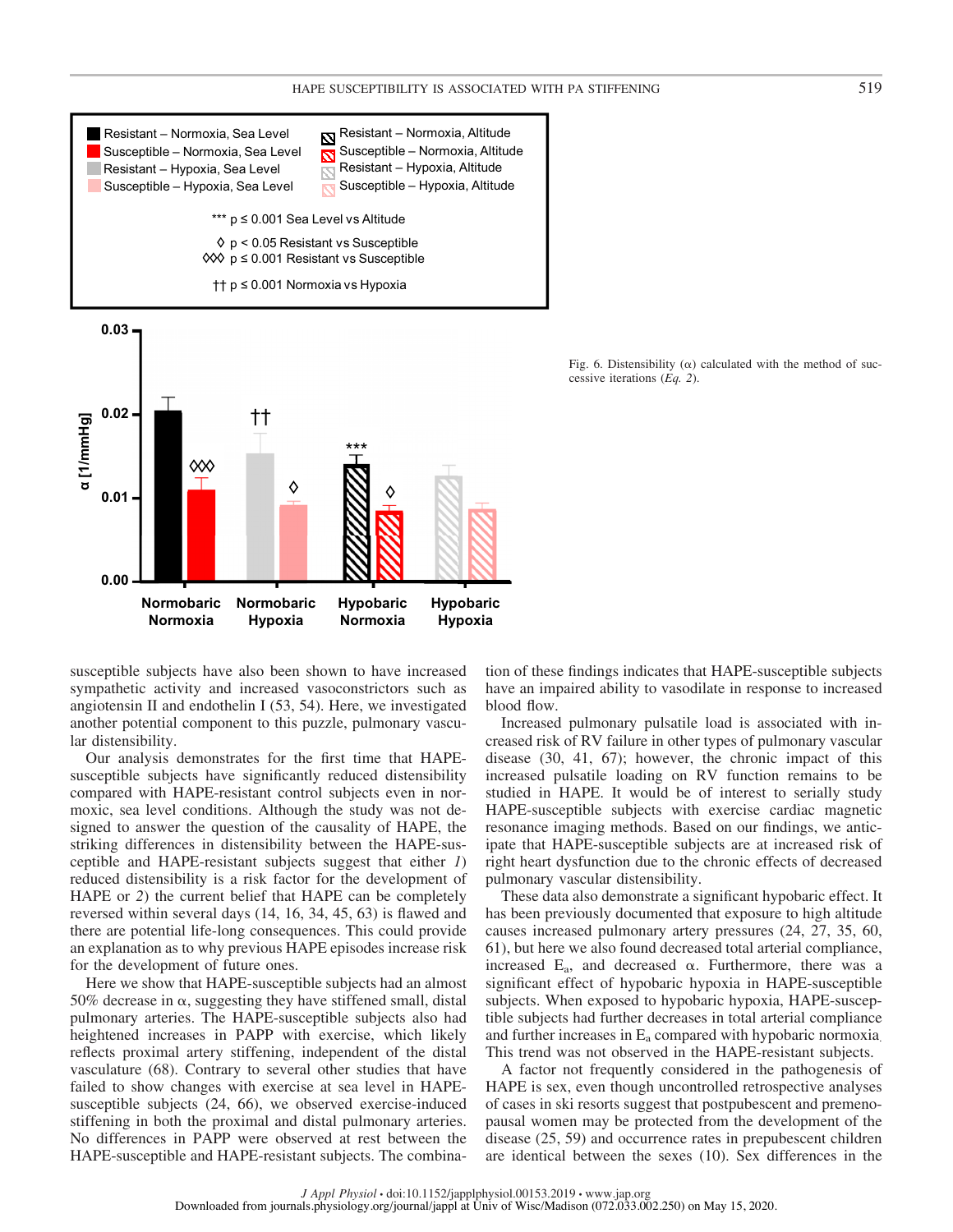

Fig. 7. Sensitivity analysis of distensibility  $(\alpha)$ , comparing the full data sets that contained no estimated values (termed "original") to the combined data set after data imputation was used to approximate any missing pulmonary capillary wedge pressures (termed "estimated"). *A*: the data for the high-altitude pulmonary edema (HAPE)-resistant subjects. *B*: the data for the HAPE-susceptible subjects. *C*: comparison of HAPE-resistant and HAPE-susceptible subjects using only the subjects with complete data sets.

pulmonary vasculature in response to acute and chronic hypoxia have been well documented in animal studies (4, 39, 47, 49, 58, 71, 72), and it is noteworthy to mention that healthy adult women of reproductive age have more distensible pulmonary circulations than age-matched healthy adult men (1, 33, 42). Therefore, it seems possible that estrogen plays a protective role and should be further investigated.

Our findings of HAPE-susceptible subjects having decreased compliance and decreased distensibility compared with HAPEresistant control subjects in all conditions suggests that impaired vasodilation is a feature of HAPE. Reduced distensibility has been shown to be a predictor of mortality in patients with heart failure and a potential target for vasodilator therapy for patients with pulmonary hypertension (37). It could also prove to be a target for the development of future treatments of HAPE.

Limitations of this study include altered acclimatization periods at altitude for two subjects. Subjects were typically studied 40 – 44 h after arriving to altitude, whereas one subject was studied at 36 h and one at 60 h. Another limitation was the unobtainable  $P_w$  pressures for several of the subjects, as well as no directly measured pulse pressures, which required us to compute pulse pressures based on established systolic-diastolicmean PA pressure relationships that are well established in other conditions and diseases but unknown in the context of HAPE. Sensitivity analysis of  $P_w$  and  $\alpha$  did not highlight any notable differences, but this analysis was not possible for the pulse pressures. HAPE-susceptible subjects were also identified in retrospect, so further investigation is needed to determine whether these are inherent differences that result in increased susceptibility or whether they occur subsequent to the HAPE episode.

In conclusion, HAPE-susceptible subjects have increased proximal and distal pulmonary arterial stiffening in response to exercise, as well as an exaggerated hypoxic response leading to decreased total arterial compliance and increased effective arterial elastance. HAPE remains a multifactorial condition with no singular identifying mechanism or mutation able to account for all clinically observed features. Here, we identify another metric of interest in describing HAPE. Reduced distensibility could either be a potential risk factor for the development of HAPE or evidence that consequences of HAPE are long-lasting after return to sea level. It is possible that HAPE causes irreversible damage to the lungs themselves, which could account for the reduced distensibility and the well-documented reduction in lung volumes found in HAPE-susceptible subjects (11, 62). Further investigation is needed to address whether these changes occur prior or subsequent to HAPE development and the consequences of chronically increased pulsatile load on the right ventricle.

#### **ACKNOWLEDGMENTS**

The authors thank Dr. Jens C. Eickhoff for his expertise in statistical analysis.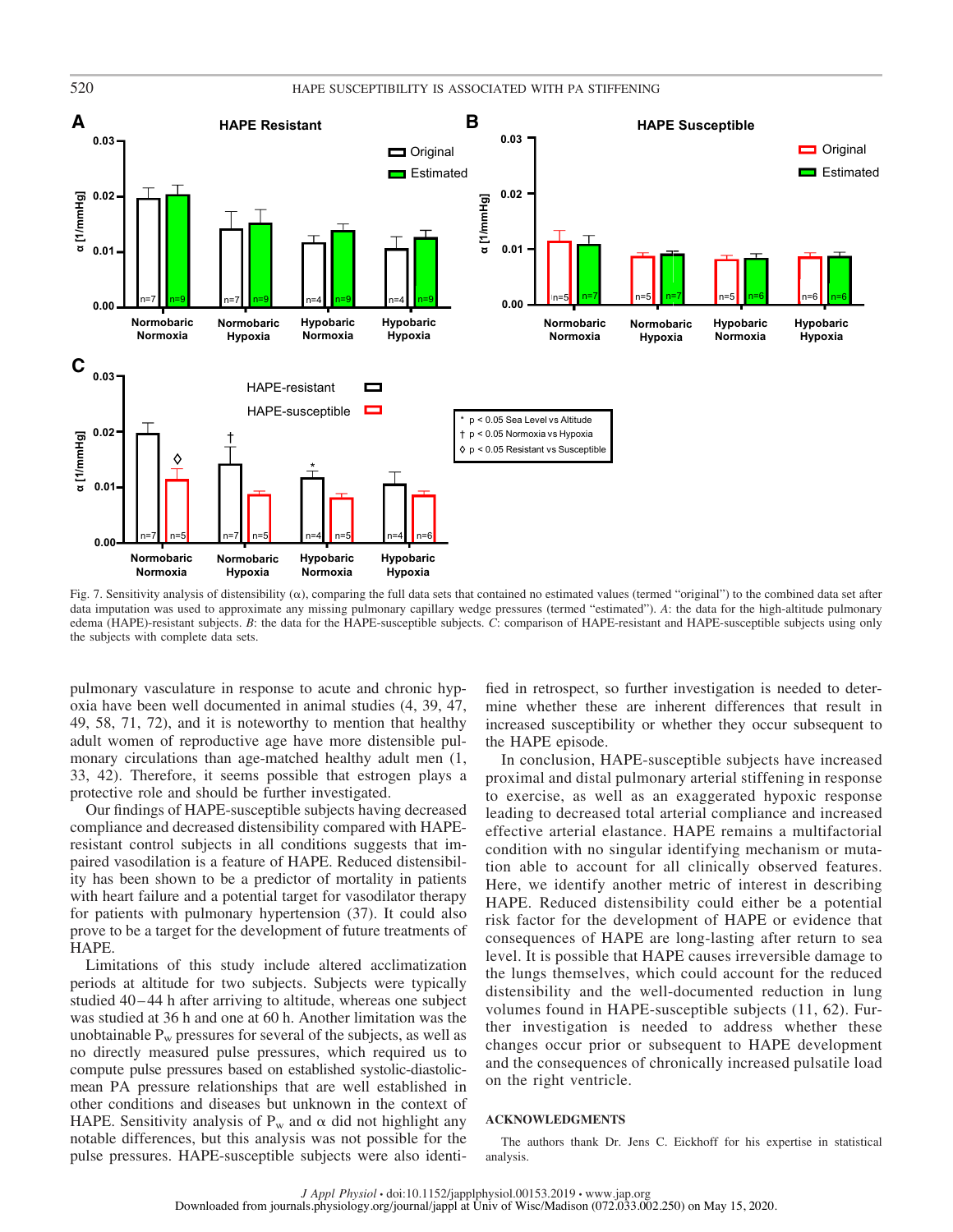#### **GRANTS**

This work was supported by National Heart, Lung, and Blood Institute Grants HL-17731 and MO1 RR-008027.

#### **DISCLOSURES**

No conflicts of interest, financial or otherwise, are declared by the authors.

#### **AUTHOR CONTRIBUTIONS**

M.W.E. conceived and designed research; M.W.E. performed experiments; A.M. and H.M. analyzed data; A.M. and N.C.C. interpreted results of experiments; A.M. prepared figures; A.M. drafted manuscript; A.M., M.W.E., and N.C.C. edited and revised manuscript; A.M., H.M., M.W.E., and N.C.C. approved final version of manuscript.

#### **REFERENCES**

- 1. **Argiento P, Vanderpool RR, Mulè M, Russo MG, D'Alto M, Bossone E, Chesler NC, Naeije R.** Exercise stress echocardiography of the pulmonary circulation: limits of normal and sex differences. *Chest* 142: 1158 –1165, 2012. doi:10.1378/chest.12-0071.
- 2. **Bellofiore A, Chesler NC.** Methods for measuring right ventricular function and hemodynamic coupling with the pulmonary vasculature. *Ann Biomed Eng* 41: 1384 –1398, 2013. doi:10.1007/s10439-013-0752-3.
- 3. **Bhagi S, Srivastava S, Singh SB.** High-altitude pulmonary edema: review. *J Occup Health* 56: 235–243, 2014. doi:10.1539/joh.13-0256-RA.
- 4. **Burton RR, Besch EL, Smith AH.** Effect of chronic hypoxia on the pulmonary arterial blood pressure of the chicken. *Am J Physiol* 214: 1438 –1442, 1968. doi:10.1152/ajplegacy.1968.214.6.1438.
- 5. **Busch T, Bärtsch P, Pappert D, Grünig E, Hildebrandt W, Elser H, Falke KJ, Swenson ER.** Hypoxia decreases exhaled nitric oxide in mountaineers susceptible to high-altitude pulmonary edema. *Am J Respir Crit Care Med* 163: 368 –373, 2001. doi:10.1164/ajrccm.163.2.2001134.
- 6. **Chemla D, Castelain V, Humbert M, Hébert JL, Simonneau G, Lecarpentier Y, Hervé P.** New formula for predicting mean pulmonary artery pressure using systolic pulmonary artery pressure. *Chest* 126: 1313–1317, 2004. doi:10.1378/chest.126.4.1313.
- 7. **de Simone G, Roman MJ, Daniels SR, Mureddu G, Kimball TR, Greco R, Devereux RB.** Age-related changes in total arterial capacitance from birth to maturity in a normotensive population. *Hypertension* 29: 1213–1217, 1997. doi:10.1161/01.HYP.29.6.1213.
- 8. **Dehnert C, Risse F, Ley S, Kuder TA, Buhmann R, Puderbach M, Menold E, Mereles D, Kauczor HU, Bärtsch P, Fink C.** Magnetic resonance imaging of uneven pulmonary perfusion in hypoxia in humans. *Am J Respir Crit Care Med* 174: 1132–1138, 2006. doi:10.1164/rccm. 200606-780OC.
- 9. **Duplain H, Sartori C, Lepori M, Egli M, Allemann Y, Nicod P, Scherrer U.** Exhaled nitric oxide in high-altitude pulmonary edema: role in the regulation of pulmonary vascular tone and evidence for a role against inflammation. *Am J Respir Crit Care Med* 162: 221–224, 2000. doi:10.1164/ajrccm.162.1.9908039.
- 10. **Durmowicz AG, Noordeweir E, Nicholas R, Reeves JT.** Inflammatory processes may predispose children to high-altitude pulmonary edema. *J Pediatr* 130: 838 –840, 1997. doi:10.1016/S0022-3476(97)80033-9.
- 11. **Eldridge MW, Podolsky A, Richardson RS, Johnson DH, Knight DR, Johnson EC, Hopkins SR, Michimata H, Grassi B, Feiner J, Kurdak SS, Bickler PE, Wagner PD, Severinghaus JW.** Pulmonary hemodynamic response to exercise in subjects with prior high-altitude pulmonary edema. *J Appl Physiol (1985)* 81: 911–921, 1996. doi:10.1152/jappl.1996. 81.2.911.
- 12. **Fasules JW, Wiggins JW, Wolfe RR.** Increased lung vasoreactivity in children from Leadville, Colorado, after recovery from high-altitude pulmonary edema. *Circulation* 72: 957–962, 1985. doi:10.1161/01.CIR. 72.5.957.
- 13. **Ferguson JJ, Julius S, Randall OS.** Stroke volume-pulse pressure relationships in borderline hypertension: a possible indicator of decreased arterial compliance. *J Hypertens Suppl* 2: S397–S399, 1984.
- 14. **Fiore DC, Hall S, Shoja P.** Altitude illness: risk factors, prevention, presentation, and treatment. *Am Fam Physician* 82: 1103–1110, 2010.
- 15. **Gray GW.** High-altitude pulmonary edema. *Semin Respir Med* 5: 141– 150, 1983. doi:10.1055/s-2007-1011444.
- 16. **Grissom CK, Elstad MR.** The pathophysiology of high altitude pulmonary edema. *Wilderness Environ Med* 10: 88 –92, 1999. doi:10.1580/1080- 6032(1999)010[0088:TPOHAP]2.3.CO;2.
- 17. **Grünig E, Mereles D, Hildebrandt W, Swenson ER, Kübler W, Kuecherer H, Bärtsch P.** Stress Doppler echocardiography for identification of susceptibility to high altitude pulmonary edema. *J Am Coll Cardiol* 35: 980 –987, 2000. doi:10.1016/S0735-1097(99)00633-6.
- 18. **Hackett PH, Bertman J, Rodriguez G, Tenney J.** Pulmonary edema fluid protein in high-altitude pulmonary edema. *JAMA* 256: 36, 1986. doi:10.1001/jama.256.1.36b.
- 19. **Hackett PH, Roach RC.** Medical therapy of altitude illness. *Ann Emerg Med* 16: 980 –986, 1987. doi:10.1016/S0196-0644(87)80744-8.
- 20. **Henriksen JH, Fuglsang S, Bendtsen F, Christensen E, Møller S.** Arterial compliance in patients with cirrhosis: stroke volume-pulse pressure ratio as simplified index. *Am J Physiol Gastrointest Liver Physiol* 280: G584 –G594, 2001. doi:10.1152/ajpgi.2001.280.4.G584.
- 21. **Hopkins SR, Garg J, Bolar DS, Balouch J, Levin DL.** Pulmonary blood flow heterogeneity during hypoxia and high-altitude pulmonary edema. *Am J Respir Crit Care Med* 171: 83–87, 2005. doi:10.1164/rccm.200406- 707OC.
- 22. **Hopkins SR, Prisk GK.** Lung perfusion measured using magnetic resonance imaging: New tools for physiological insights into the pulmonary circulation. *J Magn Reson Imaging* 32: 1287–1301, 2010. doi:10.1002/ jmri.22378.
- 23. **Hultgren HN.** Treatment and prevention of high altitude pulmonary edema. *Am Alpine Club J* 14: 363–372, 1965.
- 24. **Hultgren HN, Grover RF, Hartley LH.** Abnormal circulatory responses to high altitude in subjects with a previous history of high-altitude pulmonary edema. *Circulation* 44: 759 –770, 1971. doi:10.1161/01.CIR. 44.5.759.
- 25. **Hultgren HN, Honigman B, Theis K, Nicholas D.** High-altitude pulmonary edema at a ski resort. *West J Med* 164: 222–227, 1996.
- 26. **Hultgren HN, Spickard WB, Hellriegel K, Houston CS.** High altitude pulmonary edema. *Medicine (Baltimore)* 40: 289 –313, 1961. doi:10.1097/ 00005792-196109000-00002.
- 27. **Hultgren HN, Kelly J, Miller H.** Pulmonary circulation in acclimatized man at high altitude. *J Appl Physiol* 20: 233–238, 1965. doi:10.1152/jappl. 1965.20.2.233.
- 28. **Kawashima A, Kubo K, Kobayashi T, Sekiguchi M.** Hemodynamic responses to acute hypoxia, hypobaria, and exercise in subjects susceptible to high-altitude pulmonary edema. *J Appl Physiol (1985)* 67: 1982–1989, 1989. doi:10.1152/jappl.1989.67.5.1982.
- 29. **Klocke DL, Decker WW, Stepanek J.** Altitude-related illnesses. *Mayo Clin Proc* 73: 988 –993, 1998. doi:10.4065/73.10.988.
- 30. **Lankhaar JW, Westerhof N, Faes TJ, Marques KM, Marcus JT, Postmus PE, Vonk-Noordegraaf A.** Quantification of right ventricular afterload in patients with and without pulmonary hypertension. *Am J Physiol Heart Circ Physiol* 291: H1731–H1737, 2006. doi:10.1152/ ajpheart.00336.2006.
- 31. **Lewis GD, Bossone E, Naeije R, Grünig E, Saggar R, Lancellotti P, Ghio S, Varga J, Rajagopalan S, Oudiz R, Rubenfire M.** Pulmonary vascular hemodynamic response to exercise in cardiopulmonary diseases. *Circulation* 128: 1470 –1479, 2013. doi:10.1161/CIRCULATIONAHA. 112.000667.
- 32. **Linehan JH, Haworth ST, Nelin LD, Krenz GS, Dawson CA.** A simple distensible vessel model for interpreting pulmonary vascular pressure-flow curves. *J Appl Physiol (1985)* 73: 987–994, 1992. doi:10.1152/jappl.1992. 73.3.987.
- 33. **London GM, Guerin AP, Pannier B, Marchais SJ, Stimpel M.** Influence of sex on arterial hemodynamics and blood pressure. Role of body height. *Hypertension* 26: 514 –519, 1995. doi:10.1161/01.HYP.26.3.514.
- 34. **Maggiorini M, Léon-Velarde F.** High-altitude pulmonary hypertension: a pathophysiological entity to different diseases. *Eur Respir J* 22: 1019 – 1025, 2003. doi:10.1183/09031936.03.00052403.
- 35. **Maggiorini M, Mélot C, Pierre S, Pfeiffer F, Greve I, Sartori C, Lepori M, Hauser M, Scherrer U, Naeije R.** High-altitude pulmonary edema is initially caused by an increase in capillary pressure. *Circulation* 103: 2078 –2083, 2001. doi:10.1161/01.CIR.103.16.2078.
- 36. **Mahapatra S, Nishimura RA, Sorajja P, Cha S, McGoon MD.** Relationship of pulmonary arterial capacitance and mortality in idiopathic pulmonary arterial hypertension. *J Am Coll Cardiol* 47: 799 –803, 2006. doi:10.1016/j.jacc.2005.09.054.
- 37. **Malhotra R, Dhakal BP, Eisman AS, Pappagianopoulos PP, Dress A, Weiner RB, Baggish AL, Semigran MJ, Lewis GD.** Pulmonary vascular distensibility predicts pulmonary hypertension severity, exercise capacity, and survival in heart failure. *Circ Heart Fail* 9: e003011, 2016. doi:10. 1161/CIRCHEARTFAILURE.115.003011.